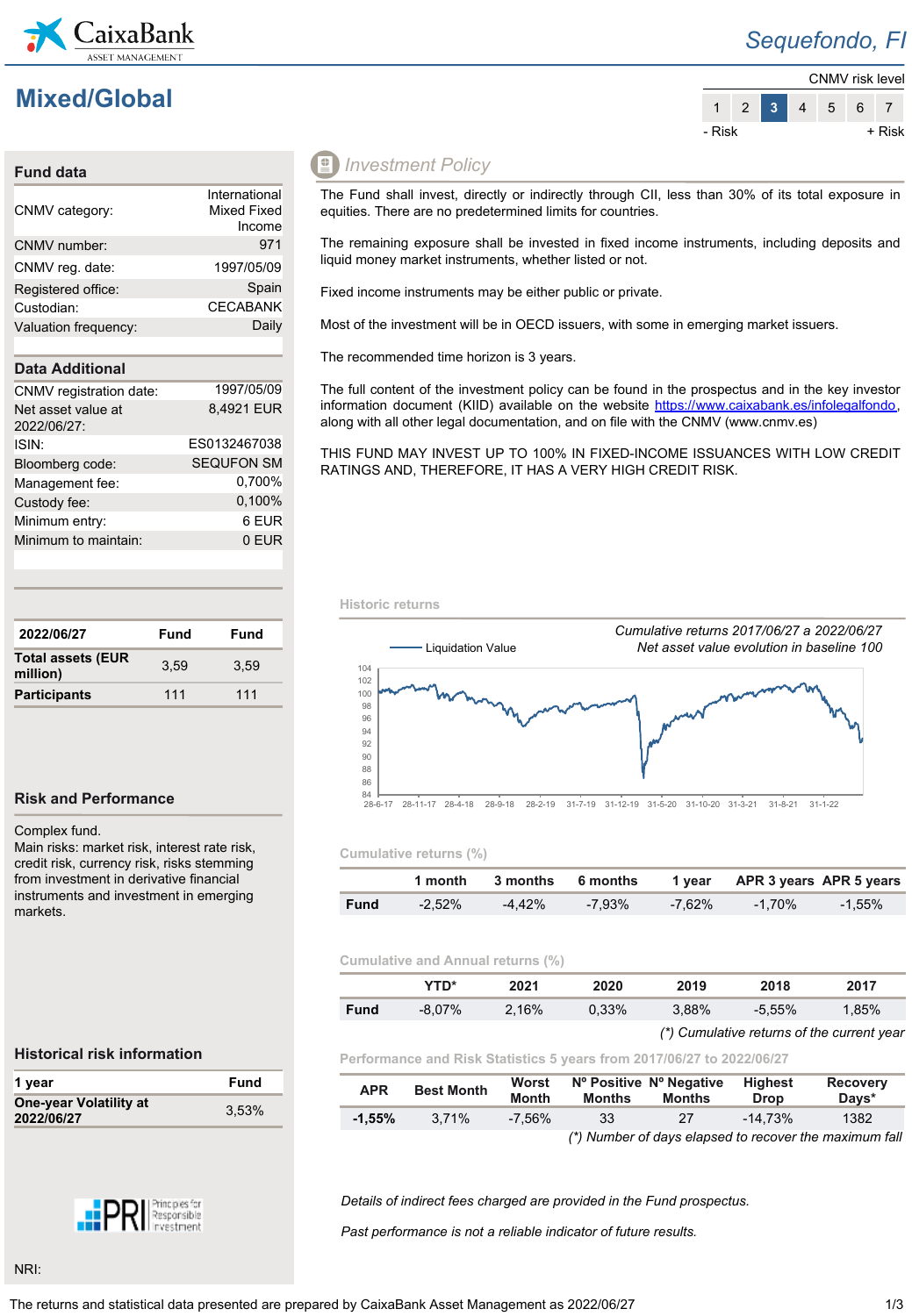

### *Information for customers before investing*

The customer will receive: a basic prospectus or key information document for investors and latest six-month report.

#### *Information for customers after investing*

As a unit holder, the customer will receive by post, or by email on prior request, a statement showing the position of all his/her funds (once a month if transactions have been made or at year end if none have been made), a six-month report, an annual report and (on prior request) quarterly reports. The customer may expressly request not to receive these periodic reports.

#### *Customer transactions*

Customers must sign an order slip to perform a transaction. The slip serves as documentary accreditation of the order to buy or sell units or shares, placed by the unit holder with the Fund Promoter. In the case of online purchases, for all intents and purposes, inputting the password needed to perform the transaction will be treated as an order placed by the unit holder with the Fund Promoter. The customer will subsequently receive a receipt with details showing that the order has been executed.

### *Restrictions on sale*

This product cannot be sold to US citizens or residents because it is not possible to comply with the obligation to register in that country the assets sold to its citizens.

#### *Subscription and redemption procedure*

Orders placed by a unit holder after 3:00 p.m. or on a non-trading day will be processed along with those placed on the next trading day. Fund Promoters can establish cut-off times that are different to and earlier than those generally established by the Management Company, providing the Fund Promoter duly notifies the unit holder of the cut-off times established.

# *Description of risks*

### *Credit risk:*

Investing in fixed income assets entails credit risk vis-à-vis the issuer and/or the issue. Credit risk is the risk that the issuer cannot repay the principal and interest when these are due. Credit rating agencies rate the solvency of some issuers/fixed income issues to indicate their probable credit risk. In general, the price of a fixed income security will go down if the obligation to settle the principal or interest is not fulfilled, if the rating agencies downgrade the credit rating for the issuer or issue, or if other news affects market perception of the credit risk. Issuers and issues with high credit ratings entail low credit risk, while issuers and issues with a medium credit rating entail moderate credit risk. A high level of credit risk is assumed if no rating is required for issuers of fixed income securities or if issuers or issues with a low credit rating are selected.

### *Risk of investment in emerging countries:*

Investments in emerging countries may be more volatile than those in developed markets. Some of these countries may have relatively unstable governments, economies based on a limited number of industries, and securities markets on which few securities are traded. The risk of assets being nationalised or expropriated, and economic, political and social instability, are greater in emerging markets than in developed markets. Securities markets in emerging countries tend to have far lower trading volumes than a developed market, leading to a lack of liquidity and high price volatility.

### *Market risk:*

Market risk is a general risk that results from investing in any type of asset. Asset prices depend especially on the status of the financial markets, and the issuer's economic performance, which, in turn, is affected by the general state of the global economy and economic and political circumstances in each country. In particular, investments carry the following risks:

### •*Market risk for investment in equities:*

Deriving from fluctuations in the price of equities. The equities market is generally highly volatile and therefore the price of equities can fluctuate widely.

### •*Interest rate risk:*

Variations or fluctuations in interest rates affect the price of fixed income assets. Increases in interest rates generally exert downward pressure on the price of these assets, while decreases in rates push up their price. The sensitivity of fixed income security prices to fluctuations in interest rates is greater the longer the security's term to maturity.

### •*Exchange rate risk:*

Investing in assets in currencies other than the reference currency of the holding entails a risk stemming from fluctuations in exchange rates.

### *Sector or geographical concentration risk:*

Concentrating a major part of investments in a single country or limited number of countries could involve assuming the risk of economic, political and social conditions in these countries having a significant impact on the returns on investment. Equally, the performance of a fund that concentrates investments in one economic sector or in a limited number of sectors will be closely linked to the performance of the companies in these sectors. Companies in the same sector often face the same hurdles, problems and regulatory burdens and, therefore, the price of their securities could fluctuate in a similar and more parallel manner to these or other market conditions. Consequently, concentration means that fluctuations in the prices of the assets in which investments have been made have a greater impact on the performance of the holding than if a more diversified portfolio is held.